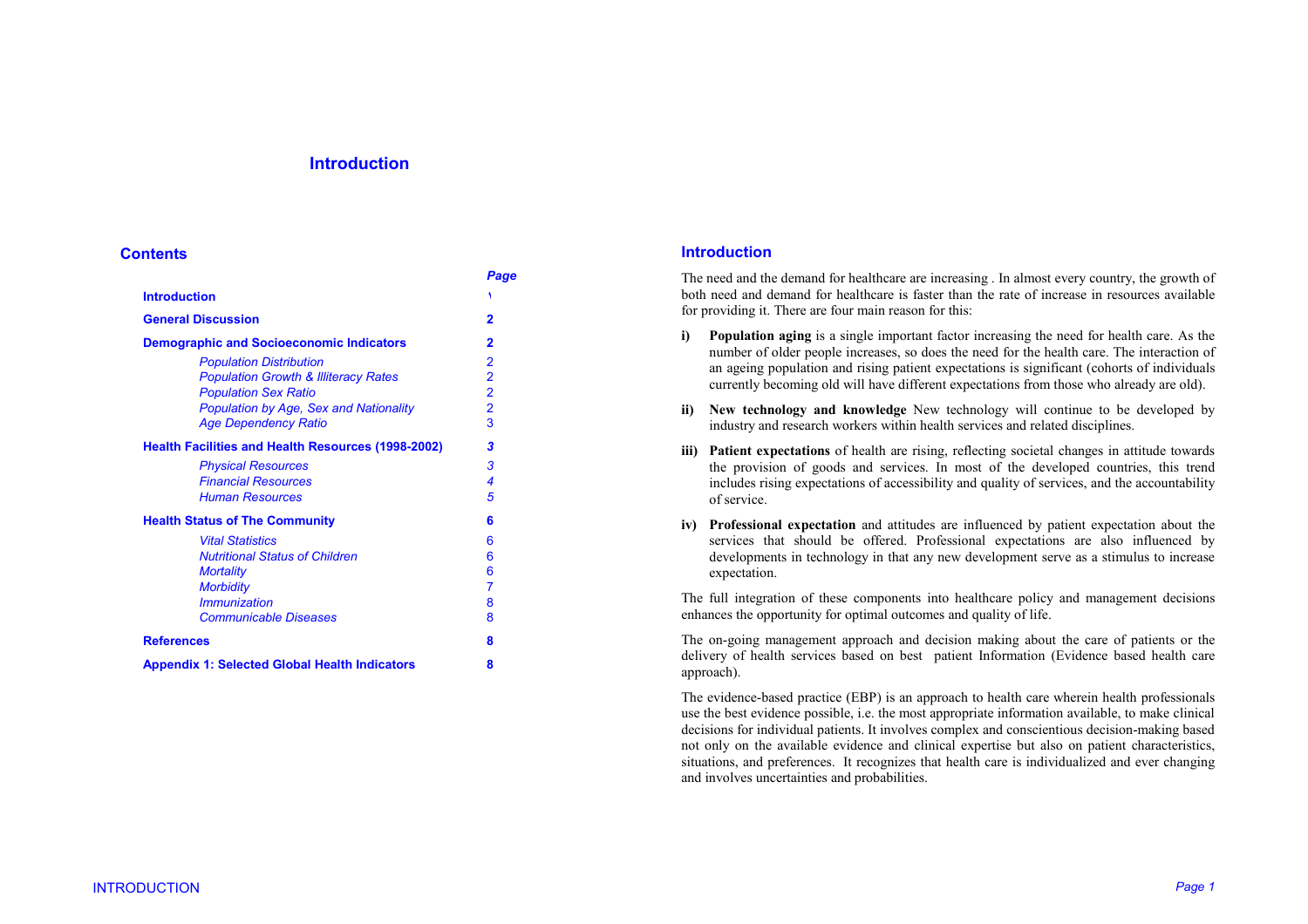## **General Discussion**

This introduction will tackle a discussion on health status and health services in 2002. It is intended to be meaningful to educate members of general public as well as to health care professionals. The main objective of the coverage that stimulate Ministry of Health discussion for further development of this and associated routine annual reports. The body of this report is structured as follows:

- •A summary statistics of the population of the kingdom
- •Health resources (physicals, financial, and human resources)
- •Health services and activities
- •Health status

The report consists of eleven chapters. Chapter one shows a summary statistics of all Health indicators for the Kingdom. The chapter covers all the above items such as the socioeconomic & demographic characteristics, health resources, utilization of Health Institutes, and health status. Chapter two presents selected tables that shows basic results out of the 2001 census. Chapter 3-9 focus on resources, facilities services, vital, morbidity and mortality statistics of Ministry of Health. Finally chapters ten and eleven present some statistics of the Bahrain Defense Force Hospital and Private Hospitals.

The report was compiled in by the Health Information Directorate and is based on the statistics collected from most of MOH health care business areas, Patient Management Information automated system, Central Informatics Organization(CIO), Ministry of Finance and National Economy (MOFNE), and Private hospitals and clinics.

## **Demographic and Socioeconomic Indicators**

The estimated 2002 population was 672,123 and 519378 in 1992. The proportion of the Bahraini Nationals to Non-Bahrainis were relatively equals over the last 10 years. In the year 2002, 62.4 of the population were Bahraini and 37.6% were Non-Bahraini. Compared to 63.6% Bahraini and 36.4% Non-Bahraini in 1991.

| <b>Population by Census 2002&amp; 1992</b> | <b>Table 1</b> |         |                  |
|--------------------------------------------|----------------|---------|------------------|
| <b>Population</b>                          | 2002           | 1992    | Annual % Change* |
| Total                                      | 672.123        | 519.378 | 2.6              |
| Bahraini                                   | 417.940        | 329.158 | 24               |
| Non-Bahraini                               | 254.183        | 190.220 | 2.9              |

*Ref: Central Informatics Organization, estimates based on 2001 & 1991 census \* Annual % Change= [(Pop.2002/Pop.1992)1/t -1]* 



#### *Population Sex Ratio*

The sex ratios for the entire population were nearly stable in both years irrespective to the nationality (135 in 2002 and 138 in 1992). The sex ratio among Bahraini was constant in both years 102. In contrast to the Non-Bahraini population which was relatively high in both years (243 in 1992 and 223 in 2002). This was due to the male-dominant immigration, especially the middle age group (i.e. the working age group). (see table 2)

| <b>Population Sex Ratio</b> |      | <b>Table 2</b> |
|-----------------------------|------|----------------|
| <b>Nationality</b>          | 2002 | 1992           |
| Total                       | 135  | 138            |
| Bah                         | 102  | 102            |
| Non-Bah                     | 223  | 243            |

 *Sex Ratio (male per 100 female) = (No. Male/No. Female)\*100* 

#### *Population by Age, Sex and Nationality*

As mentioned previously, although there has been an increase in the estimated population in 2002 from 1992 (as illustrated in table 3), but the percentage of people under 15 years of age has decreased since 1992 from 31.6% to 27.8. In fact, this decrease was also true for both nationalities. Nevertheless, the Bahraini population of this age group took the bulk of these percentages which was 40.8% in 1992 and 36.5% in 2002, comparing to 15.6 in 1992 and 13.5 in 2002 for Non- Bahraini.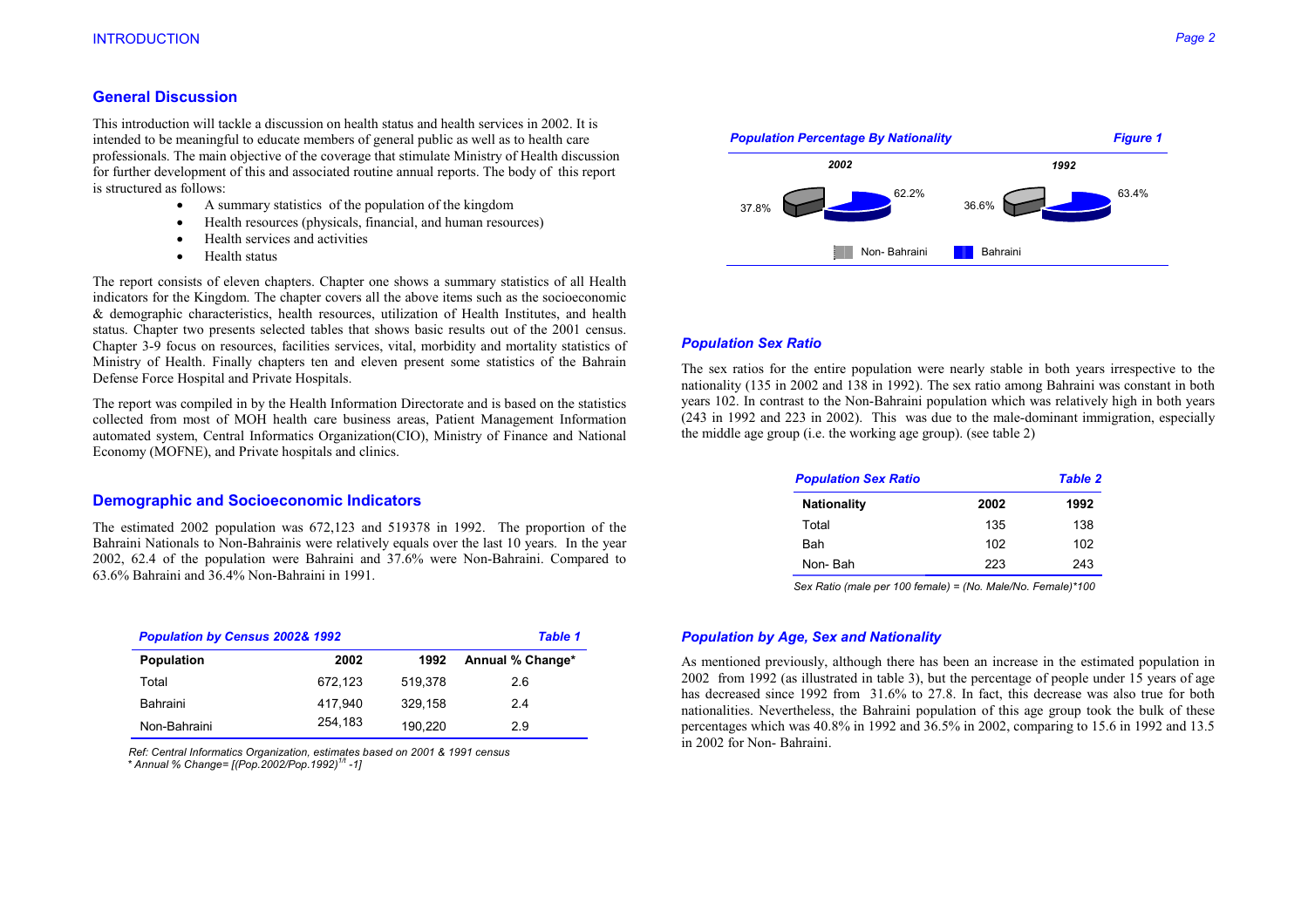| <b>Population Distribution by Age Group &amp; Nationality</b> |      |        |       |      |        |       |
|---------------------------------------------------------------|------|--------|-------|------|--------|-------|
| Population (%)                                                | 2002 |        |       | 1992 |        |       |
|                                                               | Male | Female | Total | Male | Female | Total |
| Total (both Nat.)                                             |      |        |       |      |        |       |
| Pop<15                                                        | 24.8 | 32.0   | 27.8  | 28.0 | 36.6   | 31.6  |
| $15 - 64$                                                     | 73.0 | 65.1   | 69.7  | 69.9 | 60.9   | 66.2  |
| $65+$                                                         | 2.2  | 2.9    | 2.5   | 2.1  | 2.5    | 2.2   |
| <b>Bahraini</b>                                               |      |        |       |      |        |       |
| Pop<15                                                        | 37.0 | 36.1   | 36.5  | 41.4 | 40.3   | 40.8  |
| $15 - 64$                                                     | 59.4 | 60.1   | 59.8  | 55.2 | 56.6   | 55.9  |
| $65+$                                                         | 3.6  | 3.8    | 3.7   | 3.4  | 3.1    | 3.3   |
| Non-Bahraini                                                  |      |        |       |      |        |       |
| Pop<15                                                        | 10.1 | 21.2   | 13.5  | 11.4 | 25.8   | 15.6  |
| $15 - 64$                                                     | 89.4 | 78.2   | 85.9  | 88.2 | 73.6   | 84.0  |
| 65+                                                           | 0.5  | 0.6    | 0.6   | 0.4  | 0.6    | 0.4   |

The proportion of middle age group or working group aged (15-64) years out of the overall population was two third of the total population 69.7% in 2002 and 66.2% in 1992. The population proportion by Nationality was 59.8% for Bahrainis and 85.9% were non Bahraini in 2002. However, in 1992 it was 55.9% were Bahrainis and 84% were non-Bahrainis. There was a noticeable increase in the percentage among Non-Bahraini than Bahraini population of the age group 15-64 years in both estimates.

However, the percentage of persons aged 65 years and over has been maintained at a low proportion: 2.5% during 2002 and 2.2% in 1992. Out of these percentages, 3.7% among Bahrainis and 0.6 for non-Bahraini in 2002. Whereas, the percentage was 3.3 for Bahrainis and 0.4% for non-Bahraini population in 1992.

As shown in the table above that sex differential is in favour of female in the youngest (age < 15 years) and oldest 65+, but not in the middle age especially among Non-Bahraini.

### *Age Dependency Ratio*

The dependency ratio in Bahrain (defined as the number of persons in a population who are not economically active for every 100 economically active persons in that population). It is usual to use as a rough guide the ratio of the population in the age groups 0-14 and 65 and above, to the population in the age group 15-64 years, since the retirement age in Bahrain is 65 years.

There is a significant drop in the dependency ratio for the past ten years. In year 2002 the dependency ratio was 67.3%, 16.4% and 43.6% for the Bahraini, non-Bahraini and the combined populations respectively. Comparing to 1992, the dependency ratios were 78.9%, 102.8% and 51.1%.

However, the number of individuals receiving welfare payments from the state has increased for the past five years as reported by Ministry of Labour. The value of the payment rose from 3.9 million in 2000 to 4.2 in 2002. Out of this amount 43% goes for the elderly.

Overall, the rate of disability among Bahraini population represented only less than 1% of the total population.

# **Health Facilities and Health Resources (1998-2002)**

# *Physical Resources*

The Health system delivery is shared between both government and private sectors. The Health facilities have improved rapidly during the past five years which illustrated in table 4. This can be witnessed clearly through the remarkable evolution in regard to the size and quality of the services at Salminyia Medical Complex (main hospital in Bahrain). The building has been expanded to enable the introduction of new services such as Oncology and Kidney Transplant. The installation of new sophisticated medical equipment contributed in the diagnosis, treatment and rehabilitation of the patients. In additional to that a great attention was given to improve the quality of the services provided at the Psychiatric Hospital, Geriatric and the five Maternity Hospitals.

Bahrain Leadership is always keen on fulfilling population demands for health services accessibility, as a result of that His Majesty the King, Shaikh Hamad bin Isa Al Khalifa, laid the foundation stone of the new Muharraq Hospital in the Busaiteen area on  $7<sup>th</sup>$  October 2002. The construction of the hospital will cost the country \$ 50 million American Dollars. The project will be kick off by the fourth quarter of 2003 and will finish in 2005. The hospital will provide most of the major medical specialties and departments such as Pediatric, Ophthalmology, Obstetric and Gynecology, Medical department and with capacity of 300 beds. In additional to that the hospital will offer highly sophisticated Accident and Emergency services.

The Expansion in health care services never stopped with government only, but it include the private sector. The opening of the Bahrain Specialized Hospital on 19<sup>th</sup> October 2002 was a clear eye witness for that. In additional to that, and several private clinics, Polytechnics and Medical Centers in various medical specialties were opened. Seven of these clinics are operating round the clock.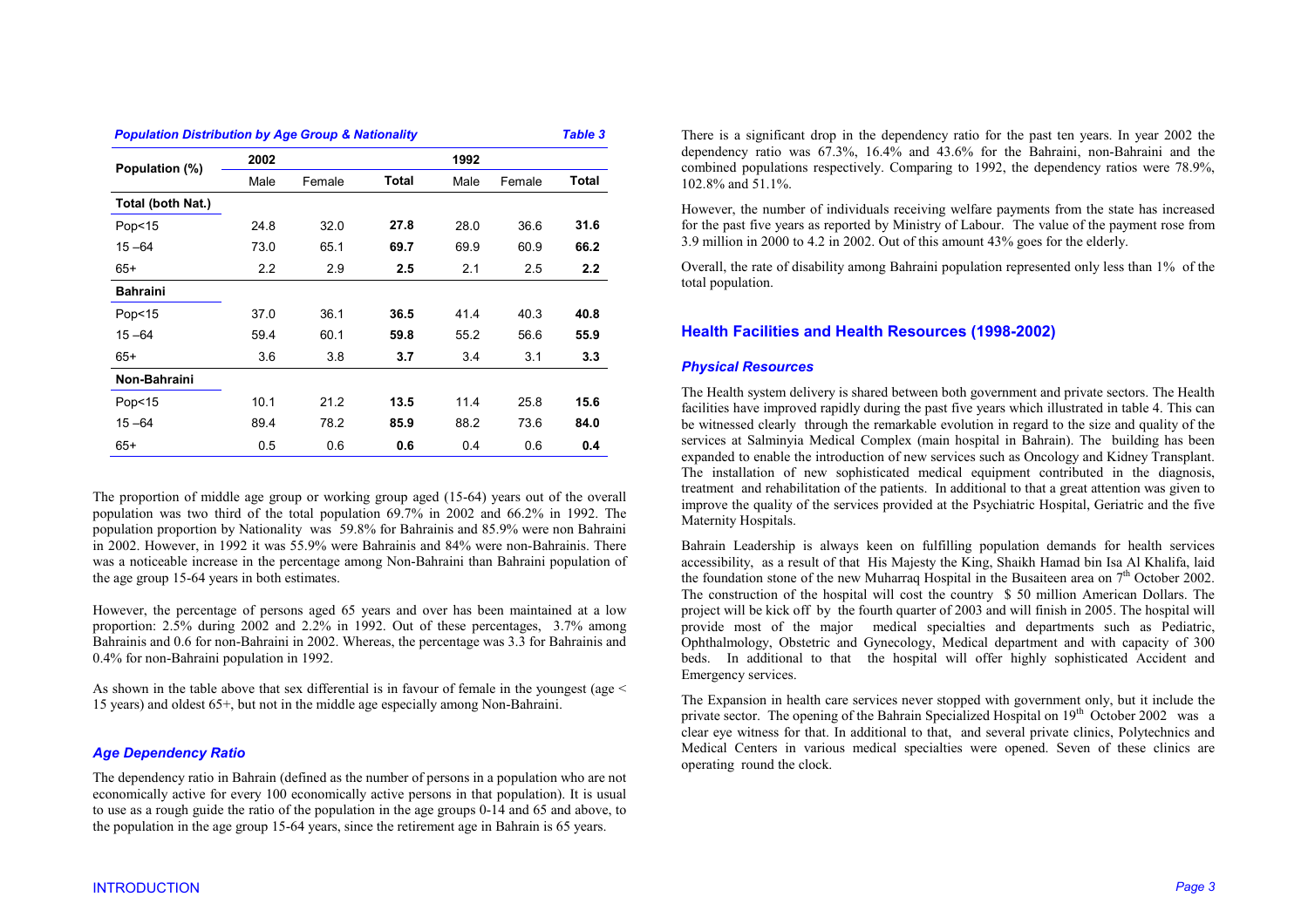The expansion of the services was not limited to the Secondary Health Care, but it included also the Primary Health Care. To maximize the capacities and accessibilities to the services in Primary Health Care, many steps were taken during the past five years such as:

- ♦ Extending the working hours in some health centers like Sh.Salman Health Center in the evening for 4 hours since 13/7/2002.
- ♦ Final plans for building new health centers for Al Dair And Zallaq Health Centers were submitted and approved.
- ♦ Formulation of the primary health care quality improvement committee with the main objectives:
	- Empowering the staff through decentralizing the process of decision making
	- for their related jobs.
	- Decentralizing the process of decision making for their related jobs.
	- Enhancing and improving the quality of the work in two health
	- centers (A'ali and Bilad Al Qadeem) as pilot.
	- Reducing the cost of some provided services by enhancing the way
	- they are performed.
	- Setting up standard procedures and policies for the health centers.

| Health Facilities (1998-2002) |         |           |           |           | <b>Table 4</b> |           |
|-------------------------------|---------|-----------|-----------|-----------|----------------|-----------|
| <b>Description</b>            |         | 2002      | 2001      | 2000      | 1999           | 1998      |
| Hospitals                     | Govern  | 9         | 9         | 9         | 9              | 9         |
|                               | Private | 6         | 5         | 3         | 3              | 3         |
| <b>Beds</b>                   | Govern  | 1,680     | 1,696     | 1,678     | 1,689          | 1,694     |
|                               | Private | 244       | 150       | 134       | 134            | 138       |
| Primary Health<br>Care        | Govern* | 23        | 23        | 22        | 22             | 22        |
| Inpatients                    | Govern  | 76,624    | 71,756    | 72,478    | 62,231         | 61,391    |
|                               | Private | 6,838     | 4,435     | 4,616     | 4,863          | 4,854     |
| Outpatients                   | Govern  | 3,768,188 | 3,619,036 | 3,594,914 | 3,293,632      | 3,369,222 |
|                               | Private | 341.478   | 309.003   | 294.332   | 290.368        | 273.261   |

 *\* Including Public Security H.C.* 

 *Private Primary Health Care is provided through the private companies clinics* 

From the above table it showed a remarkable increase in the health care facilities especially in private sectors, Which nearly doubled from the past five years.

### *Financial Resources*

With growing population , health care budgets are coming under mounting strain as the country strives to maintain and improve its services. Financial allocation for medical care have risen substantially in resent years. But still they are not sufficient for the demands placed upon them.

Now a days, the major challenge that the Ministry faced is to maintain current health services and strive for health for all. With the continuous increase in the provision of health care services commencing 1973 and continued until today (see table5), the Ministry requires a mechanism that brings additional financial resources in order to sustain the best quality of health services.

| <b>Financial Resources</b>                                        |       |       |       |       | <b>Table 5</b> |
|-------------------------------------------------------------------|-------|-------|-------|-------|----------------|
| <b>Financial data</b>                                             | 2002  | 2001  | 2000  | 1999  | 1998           |
| % of allocated budget to MOH<br>from total Government expenditure | 7.1   | 7.8   | 7.8   | 8.5   | 8.0            |
| MoH Budget* (BD. in Million)                                      | 71.0  | 64.4  | 61.0  | 61.7  | 56.2           |
| MoH average recurrent health<br>expenditure/ capita*              | 105.8 | 99.1  | 95.4  | 99.4  | 95.6           |
| Cost per MOH Visits (BD.)                                         |       |       |       |       |                |
| Primary outpatients                                               | 3.0   | 2.9   | 2.6   | 2.7   | 2.6            |
| Secondary outpatients                                             | 27.8  | 26.6  | 27.3  | 25.1  | 23.9           |
| Secondary Inpatients (per day)                                    | 112.2 | 106.6 | 109.3 | 100.5 | 95.6           |
| Deliveries (maternity Hosp.)                                      | 278   | 287   | 267   | 269.5 | 273            |
| % MOH recurrent expenditure on:                                   |       |       |       |       |                |
| Primary & Preventive H.C.                                         | 22.2  | 21.9  | 21.0  | 21.0  | 21.5           |
| Secondary H.C.                                                    | 59.1  | 60.0  | 59.5  | 58.8  | 59.1           |
| <b>Total Other</b>                                                | 18.7  | 18.1  | 19.5  | 20.2  | 19.4           |

 *1US\$ = 0.377 BD* 

 *\* including projects* 

 *\* \* Source: Ministry of Finance & National Economy - MOH budget include projects received*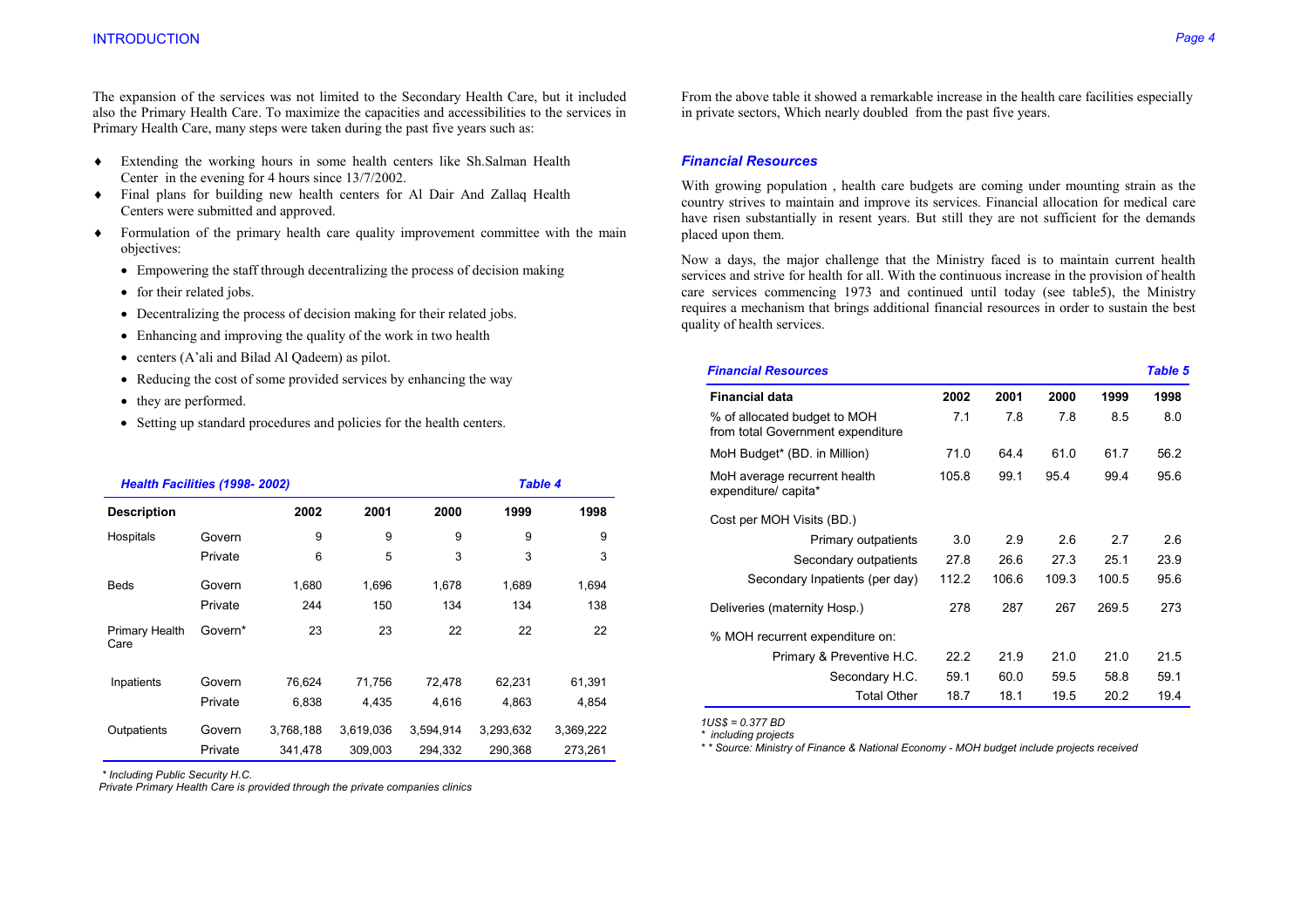The Ministry of Health is the major provider of health services and is considered as a major source of health financing. The budget of the Ministry of Health was 71 million in 2002, which was 7.1% of the total government expenditure. In that year, the Ministry's recurrent budget was BD. 69.3 million with annual growth rate of 9.5%, whereas on 1998 the Ministry's budget was BD.56.2 million which represented 8.0% as percentage of the total government expenditure. The Ministry's recurrent budget was BD. 69.3 million.

The Ministry of Health average expenditure per capita has increased from BD.95.6 (equivalent to U.S \$253.6 per person) in 1992 to BD. 105.8 (equivalent to U.S.\$ 280.6) in 2002. More than half of the Ministry budget was devoted to Secondary Health Care (59.1% in 2002 which relatively constant 59.05% in 1998). However, only 21.9% of the Ministry's budget was devoted to Primary and Preventive Health Care in 2002 and 21.5 % in 1998.

The average cost per visits for primary Health care clinics was BD. 3.0 in 2002 relatively similar to the cost in 1998 (BD, 2.6). On the other hand, the cost of the services per person in the secondary health outpatient clinics has been increased since 1998 from BD. 23 to BD. 27.8 in 2002. Moreover, the cost of the inpatient per day has also increased from BD. 95.6 in 1997 to BD. 112.2 in 2002 (see table 5).

# *Human Resources*

Table 6 below shows the development of the medical resources over the past five years at the national level respectively. During the 1998, per 10,000 population, there were 13.7 doctors, 1.4 dentists and 36.2 nurses, while they were 18.4, 2.4, 44.4 respectively in 2002. The nursedoctor ratio was 2.4 in 2002.

| <b>Human Resources</b>                      |      |      |      |      | Table 6 |
|---------------------------------------------|------|------|------|------|---------|
| <b>Indicators</b><br>per 10,000 Population) | 2002 | 2001 | 2000 | 1999 | 1998    |
| Doctors                                     | 18.4 | 16.9 | 15.3 | 13.2 | 13.7    |
| Dentists                                    | 2.4  | 2.2  | 2.0  | 1.4  | 1.4     |
| <b>Nurses</b>                               | 44.4 | 43.7 | 37.7 | 38.6 | 36.2    |
| Nurse per doctors                           | 2.4  | 2.6  | 2.5  | 2.9  | 2.7     |
| <b>Bed</b>                                  | 28.6 | 28.2 | 26.2 | 274  | 28.5    |

### **Human Resources per 10,000 population Figure 2**

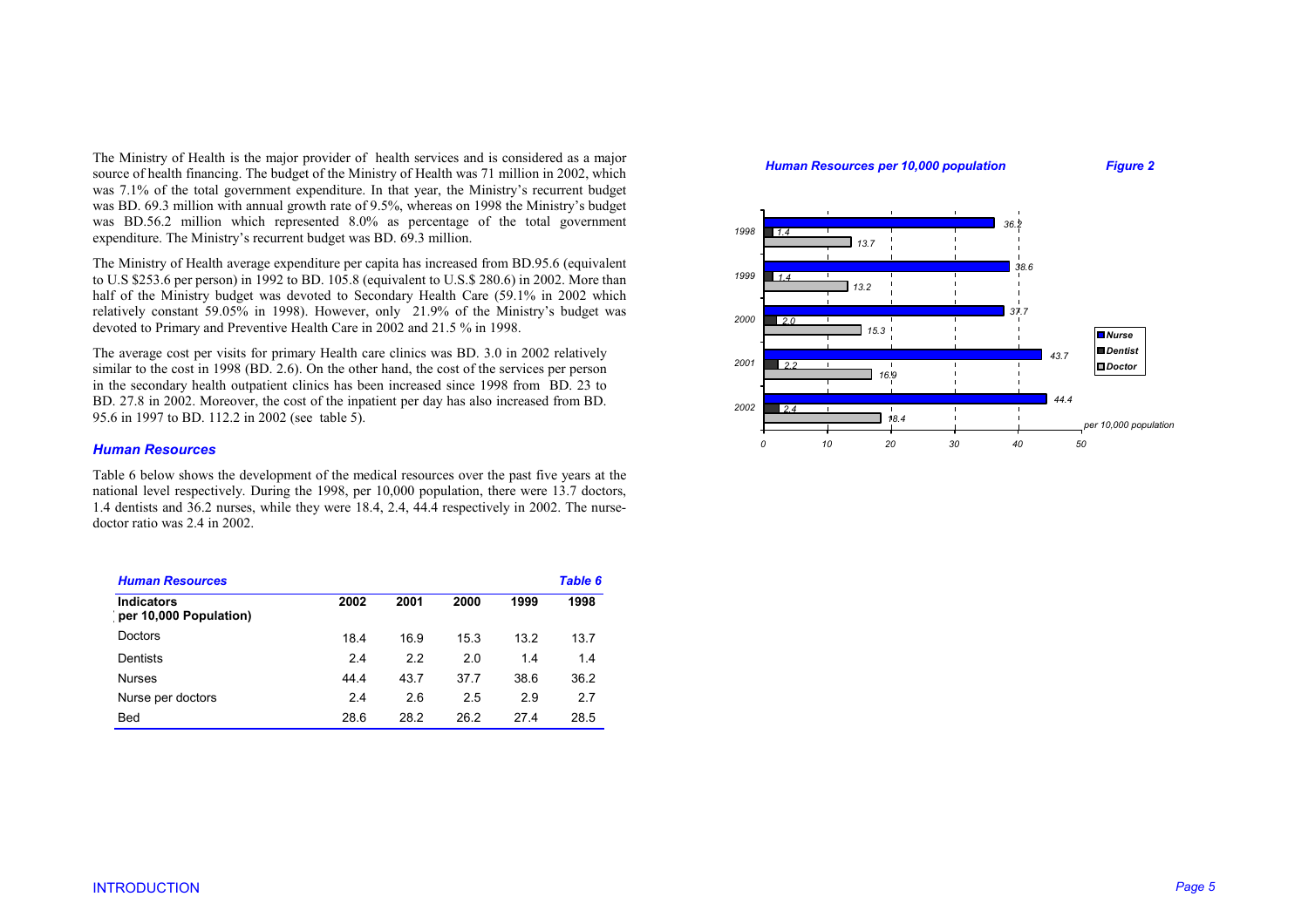# **Health Status of The Community**

The following are selected standard health indicators that reflect Bahrain's improving health status.

### *Vital Statistics*

Table 7 below shows that most of the vital statistical indicators were relatively constant for the past five years. For example, crude birth rate per 1000 population was 20.1 in 2002 and 20.3 in 1998. Infant mortality rate/1000 population recorded a significant variation in 2002 which was 7.0 – the lowest ever recorded for the Kingdom, this was undoubtedly due to the high level of preventive and curative for the mother and child health programs.

| <b>Vital Statistics as reported by Public Health Directorate</b> |      |      |      |      | <b>Table 7</b> |
|------------------------------------------------------------------|------|------|------|------|----------------|
| <b>Health Indicators</b>                                         | 2002 | 2001 | 2000 | 1999 | 1998           |
| Crude birth/1000 population                                      | 20.1 | 20.5 | 19.6 | 19.8 | 20.3           |
| Still birth rates/1000 births                                    | 9.8  | 8.7  | 10.0 | 8.6  | 10.8           |
| Infant mortality rate/1000 live births                           | 7.0  | 8.7  | 8.6  | 7.7  | 8.5            |
| Maternal mortality rate/1000 live births                         | 0.22 | 0.22 | 0.15 | 0.23 | 0.15           |
| Under 5 yrs mortality/1000 live births                           | 8.5  | 12.1 | 11.4 | 11.7 | 11.1           |
| Under 5 yrs mortality/1000 child <5 yrs old                      | 1.9  | 2.7  | 1.9  | 2.0  | 2.0            |
| Total Fertility Rate per woman<br>(Female 15-44)                 | 2.5  | 2.5  | 2.5  | 2.5  | 2.6            |
| Crude death rate/1000 population                                 | 3.0  | 3.0  | 3.0  | 2.9  | 3.1            |
| Life expectancy rate at birth both sex                           | 73.8 | 73.8 | 72.9 | 729  | 72.9           |

 *\*Excluding 27 deaths under 25 weeks of gestation who died shortly after birth* 

Looking to graph 3, Bahrain is one of the healthiest countries in the Gulf – head of the rest of the other GCC countries.

Total fertility rates (per woman) are consistent at an average fertility rate of 2.5 in 2002 (3.3 for Bahrainis and 1.5 for Non Bahrainis) and 2.6 in 1998 ( 3.5 for Bahrainis and 1.4 for non-Bahraini).

Life expectancy rate at birth for both males and females was 73.8 years in 2002, 72.1 for male and 76.3 for female. Comparing to 1998, it was 72.9 for both sex, 70.4 for male and 75.3 for female respectively. This is a substantial achievement as the Global indicator No.10 stated that the averaged life expectancy rate at birth should be 62 years.

### *Infant Mortality Rate/1000 live Birth for year 2001 – GCC Countries Figure 3*



 *"Vital Health Indicators - 2001" Executive Office of the Health Ministers Council for GCC* 

### *Nutritional Status of Children*

Birth weight is an indicator of the health and nutritional status of mothers, as well as a prediction of infant health and development. In Bahrain, the percentage of newborns weighing at least 2.5 kg. has remained relatively stable for the past five years at 90.4%, 90.3%, 90.1%, 90.4%, and 90.7% for the years 2002, 2001, 2000, 1999, 1998 respectively. In addition to that, the percentage of children below five years with weight-for-age values corresponding to acceptable standard reference values has significantly increased since the early Nineties from 77% to remain relatively stable around  $(92 + .5%)$  for the past five years. It is well known that the better educated mothers the greater impact will be on the health of the whole family, as well as newborns.

#### *Mortality*

In 2002, 2,034 deaths were reported to Public Health Directorate as compared to 1,997 in 1998, mostly from hospitals (50.6% deaths occurred at Salmaniya Medical hospital). The crude death rate continues to be very low and nearly constant (3.0 per 1000 population) since 1998.

Diseases of the circulatory system/ Cardiovascular diseases the constitute the highest single cause of mortality in Bahrain, accounting for more than 30% of total hospital deaths.

The known risk factors for CVD such as smoking, and raised blood cholesterol, and the risk makers such as lack of physical activity, obesity, and alcohol consumption are expected to have increased in Bahrain over the last two decades. In additional to that, the continuing rise in the incidence of the Cardiovascular in association with the rise in the size of the population over sixty five years of age.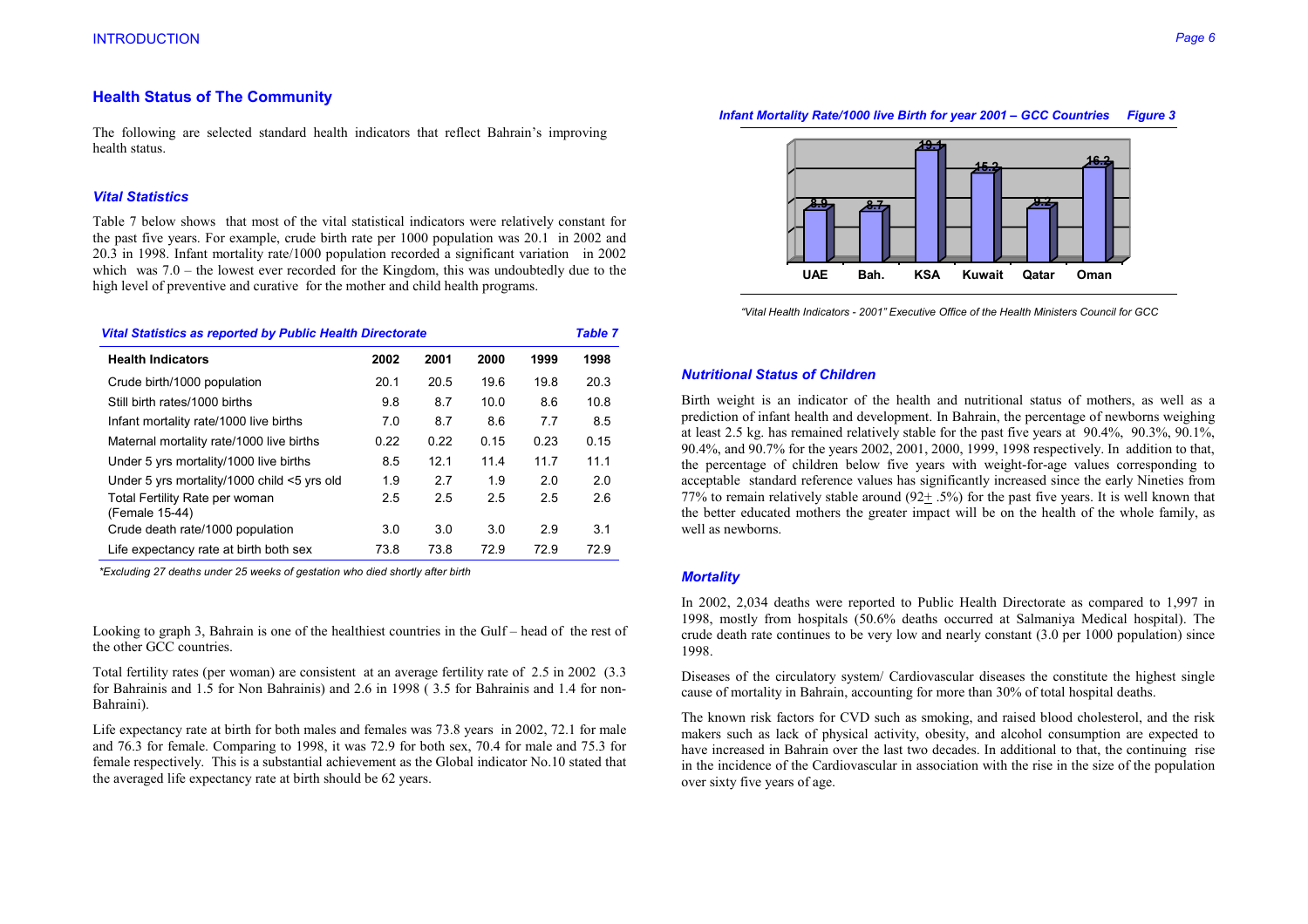Neoplasms or Cancer is the second most common cause of death in Bahrain accounting for about 41.4%. This accords with the world pattern. The great majority of deaths from Cancers were in the over sixty-five age group nearly 53%. Most deaths recorded in Bahrain from the disease are amongst male 62% rather than female.

Deaths from the Infectious and Parasitic rose significantly in 2002, 79.6% from previous year. Other major causes of death were injuries  $\&$  poisoning, endocrine, nutritional  $\&$  metabolic disorders, congenital anomalies, Genitourinary diseases and diseases of the digestive system. (see table 8).

One of the recommendations of the World Health 2002 Report "Reducing Risks repor<sup>t</sup>" was that "countries should give top priority to developing effective, committed policies for the prevention of globally increasing high risks to health." The main risk factors as defined by WHO are high blood pressure and high blood cholesterol are closely related to excessive consumption of fatty, sugary and salty foods. They become even more lethal when combined with the deadly forces of tobacco and excessive alcohol consumption and unsafe sex in connection with HIV/AIDS.

| <b>Top Leading Causes of Death</b>                       |      |      |      |      | Table 8 |
|----------------------------------------------------------|------|------|------|------|---------|
| <b>Causes of Death</b><br>(rates per 100,000 Population) | 2002 | 2001 | 2000 | 1999 | 1998    |
| Diseases of circulatory system                           | 86.5 | 86.3 | 77.6 | 85.0 | 85.8    |
| <b>III-defined Conditions</b>                            | 45.2 | 49.6 | 45.0 | 42.5 | 48.8    |
| Neoplasms                                                | 41.4 | 36.9 | 35.8 | 35.0 | 37.8    |
| Endocrine, nutritional & metabolic<br>disorders          | 28.1 | 24.9 | 20.3 | 22.2 | 22.7    |
| Injuries & poisoning                                     | 26.5 | 28.1 | 44 9 | 23.9 | 28.3    |
| Respiratory system                                       | 18.0 | 16.2 | 122  | 18.8 | 22.7    |
| Digestive system                                         | 10.4 | 9.6  | 10.6 | 11.4 | 13.4    |
| Infectious & Parasitic                                   | 10.1 | 7.5  | 12.3 | 8.0  | 6.8     |
| <b>Genitourinary System</b>                              | 7.6  | 8.2  | 7.8  | 8.4  | 12.0    |
| <b>Congenital Anomalies</b>                              | 6.7  | 10.1 | 12.3 | 10.1 | 7.6     |

# *Morbidity*

The health problems of Bahrain are those generally found in countries passing through the stage of transition from developing to developed nations. Communicable diseases are declining as the major causes of mortality and morbidity. They are being replaced by noncommunicable ones such as cardiovascular diseases, cancer, metabolic diseases, congenital anomalies and accidents. The main causes of hospital admissions, based on the statistics of Salmaniya Medical Complex are illustrated in table 9.

Spontaneous abortion/miscarriages were the most common complication in pregnancies throughout the world. The SMC data showed that most of the listed morbidity have risen for over the past five years. This may highlight that more attention should be given to the environmental risks, community lifestyle and health education.

| <b>Top Ten Morbidity Based on Discharges from Salmaniya Medical Complex</b> |         |         |         |         |         |  |  |
|-----------------------------------------------------------------------------|---------|---------|---------|---------|---------|--|--|
| <b>Morbidity</b><br>(rates per 100,000 Population)                          | 2002    | 2001    | 2000    | 1999    | 1998    |  |  |
| Complication pregnancy,<br>childbirth & puerperium (15-44)                  | 6.226.4 | 6.132.1 | 6.248.5 | 6.301.2 | 6.698.1 |  |  |
| Spontaneous abortion                                                        | 1.017.4 | 1.012.1 | 1.012.1 | 1.053.4 | 1.090.6 |  |  |
| Heredity anaemias                                                           | 277.5   | 227.2   | 233.4   | 229.4   | 221.0   |  |  |
| Neoplasms                                                                   | 237.9   | 241.5   | 221.9   | 146.3   | 287.6   |  |  |
| Ischemic heart disease                                                      | 159.5   | 148.6   | 1284    | 152.2   | 151.9   |  |  |
| <b>Diabetes</b>                                                             | 85.4    | 88.6    | 94.8    | 75.5    | 81.3    |  |  |
| Asthma                                                                      | 66.1    | 61.1    | 69.9    | 724     | 89.3    |  |  |
| Acute respiratory infection                                                 | 43.7    | 41.7    | 43.4    | 59.4    | 49.8    |  |  |